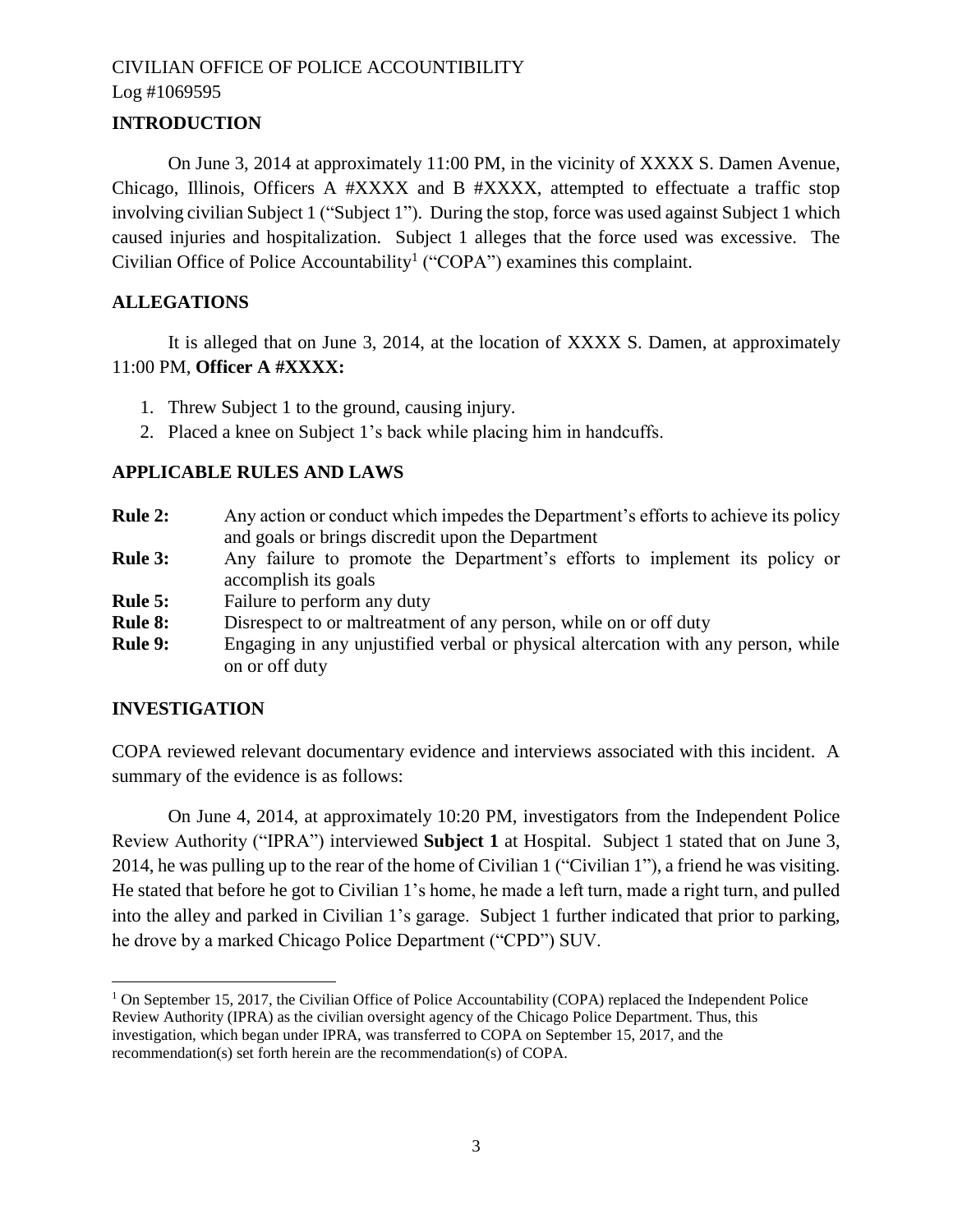Once parked, Subject 1 stated, he and a friend (now known to be Civilian 1) got out of Subject 1's vehicle and began talking. Subject 1 stated that approximately thirty seconds after they got out of his vehicle, the officers that were in the SUV pulled up and approached him. Subject 1 stated that the officers told him to "come here." Subject 1 described that he asked the officers why he needed to come to them. Subject 1 related that the officers told him that he did not use a turn signal and that he ran a stop sign. Subject 1 further stated that the officers requested his license, a request to which he complied. Once Subject 1 presented his license, he stated, that one officer returned to the squad car while the other officer stayed and started talking to his friend, Civilian 1.

Subject 1 stated that Civilian 1 began to have back and forth banter with the officer that remained with them. Subject 1 further stated that because of Civilian 1's conversation with the officer, the officer threatened to write Subject 1 four or five tickets. Subject 1 related that he instructed Civilian 1 to "just let 'em do what he gotta do so he can go 'bout his business." At some point after this, Subject 1 stated, one of the officers saw an unopened six-pack of beer in the back seat of Subject 1's car and removed it from the vehicle. Subject 1 stated that the officer said that he had the right to search Subject 1's vehicle and then instructed Subject 1 to place his hands behind his back. Subject 1 said that he retorted, "Why? I'm not drivin' this vehicle. No keys in the ignition." Again, according to Subject 1's statement, the officer told him to put his hands behind his back, to which Subject 1 responded, "No."

Subject 1 further stated that then the officer's partner (now known to be Officer B), came over to him and the two officers attempted to put his hands behind his back, and began "tusslin'" with him. He stated that one of the officers pulled his hoodie off of him and then both officers threw him to the ground. Subject 1 stated that he never ran from the officers, and only pulled his hands away from them. Subject 1 further stated that one of the officers had a knee in his back, and also an officer hit him in the ribs. According to Subject 1, the officers then threw him into the squad vehicle and took him to the police station.

Once at the station, Subject 1 stated that he reported having breathing problems. After reporting to several different CPD personnel that he was having trouble breathing, Subject 1 stated that an officer took him to the Hospital. Subject 1 stated that he was sore and suffering from a broken clavicle, broken ribs and a punctured lung. He also stated that he had scratches and bruising. Subject 1 stated that no officer read him his Miranda rights, nor was he allowed to make a phone call until after he received an I-Bond. (Attachments 7, 8)

On May 20, 2015, at approximately 1:20 PM, IPRA interviewed accused officer, **Officer A, Star XXXX.** Officer A stated that on June 3, 2014 at approximately 11:00 PM, he was working with Officer B. He stated that they were traveling westbound on  $XX<sup>nd</sup>$  Street when he observed a vehicle which failed to stop at a stop sign (now known to be the car that Subject 1 was in). Upon seeing this, Officer A stated that he and Officer B executed a u-turn in an attempt to conduct a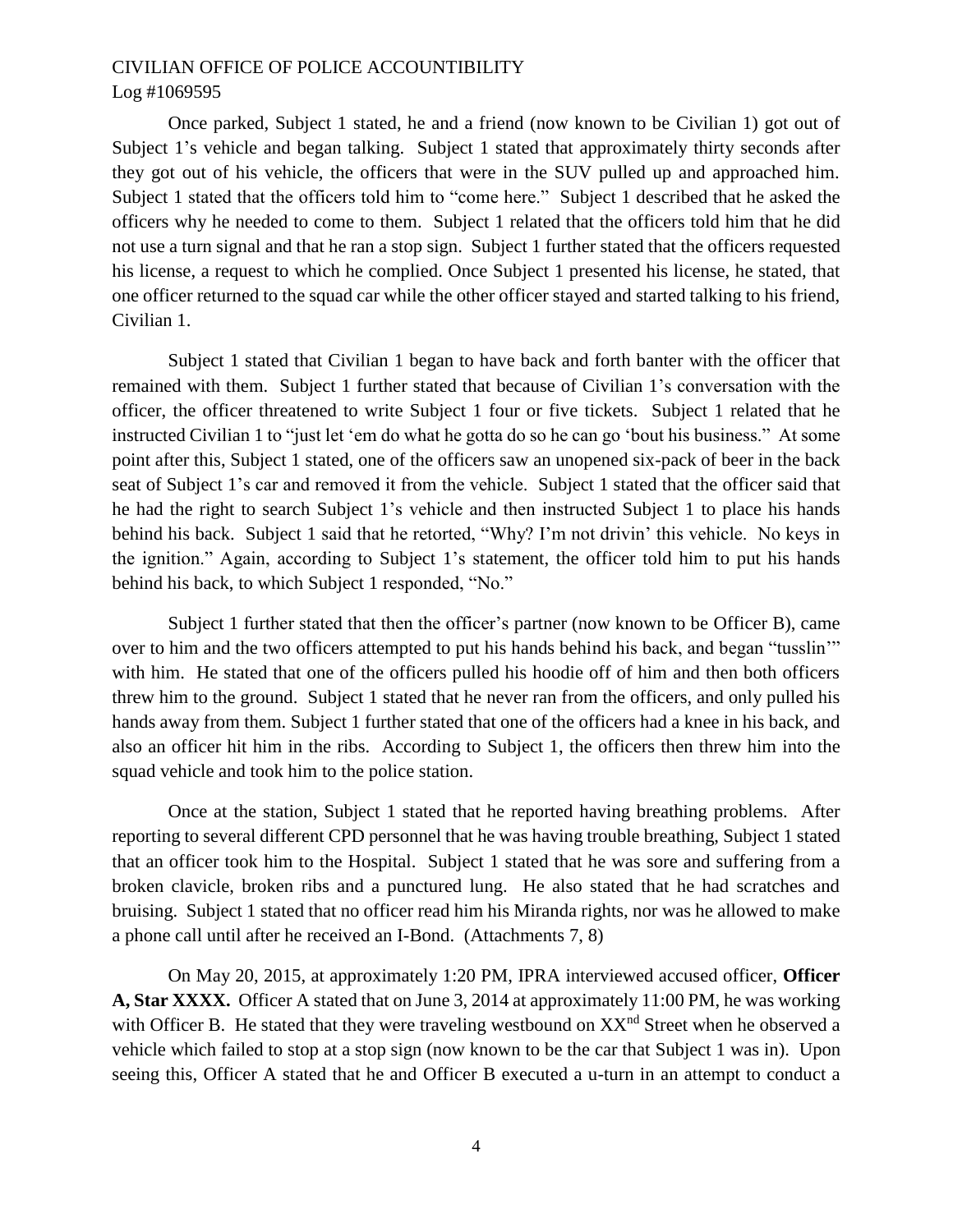#### Log #1069595

traffic stop. Officer A then stated that the vehicle committed another traffic violation in that it failed to use a turn signal before it parked in the alley of XXXX [S.] Damen.

Officer A stated that at that point, Subject 1 exited his vehicle before the officers could get to him. Officer A further stated that he saw empty beer bottles in the backseat of the vehicle as he approached Subject 1's vehicle. According to Officer A, as Officer B attempted to speak to Subject 1 and conduct a field interview, Subject 1 started to back away and was not complying with verbal direction. Officer A stated that Officer B tried to get Subject 1 back towards the police vehicle, but Subject 1 "kinda…ran away from him." Officer A stated that at this point, he was able to grab Subject 1. Officer A indicated that Subject 1 then "stiffened his body, clenched his fists, still tryin' to get away." Officer A said that he grabbed Subject 1 in a bear hug and further stated, "tryin' to get him to the ground, we both fell and he was placed into custody." Officer A denied placing his knee in Subject 1's back. When questioned as to why Subject 1 was under arrest, Officer A responded, "resisting." When further asked about what led to the resisting, Officer A stated, "well committing the minor traffic violations and then the open, open beer in the back seat." Officer A stated that Subject 1 later complained of upper extremity pain later at the station, and he notified a sergeant of Subject 1's complaint. (Attachments 34, 36)

On May 20, 2015, at approximately 1:45 PM, IPRA interviewed witness officer, **Officer B, Star XXXXX**. Officer B stated on the evening of June 3, 2014, he was working with Officer A in the vicinity of XX<sup>nd</sup> and Damen. He stated that he saw a Crown Victoria commit traffic violations, and then quickly go into an alley. Officer B further stated that as the officers activated their emergency lights to conduct a traffic stop, Subject 1 exited the vehicle and began to walk away from the vehicle. Officer B stated that he exited the squad car and walked towards Subject 1. He stated that when he walked by Subject 1's vehicle, he saw open alcohol inside of the car.

In Officer B's statement, he said that he then went over to Subject 1 to bring him back and continue with the traffic stop. Officer B said that he used verbal commands, but eventually had to put his arm on Subject 1 to "guide" him back towards his vehicle. Officer B stated that Subject 1 then walked away from him at a "brisk pace" and towards Officer A. Officer B further stated that at this time, Subject 1 had clenched fists and stiffened his body. Officer A recalled that he saw Officer A "bear hug" Subject 1, and heard Officer A giving Subject 1 verbal commands to stop resisting. According to Officer A, Subject 1 "broke free" and then Officer A "bear hugged" him again, brought Subject 1 to the ground, and placed him into custody by handcuffing him.

Officer B stated that Subject 1 complained that he needed to see a doctor, once he was at the station. He further stated that Subject 1 was transported to the hospital by another car from the District. (Attachment 30)

**Arrest Report** CB XXXXXXXX, details that Subject 1 was arrested on June 3, 2014 at approximately 11:08 PM in the alley at XXXX S. Damen Avenue. Subject 1 was charged with two counts of Resisting/Obstructing a Police Officer and three minor traffic violations. According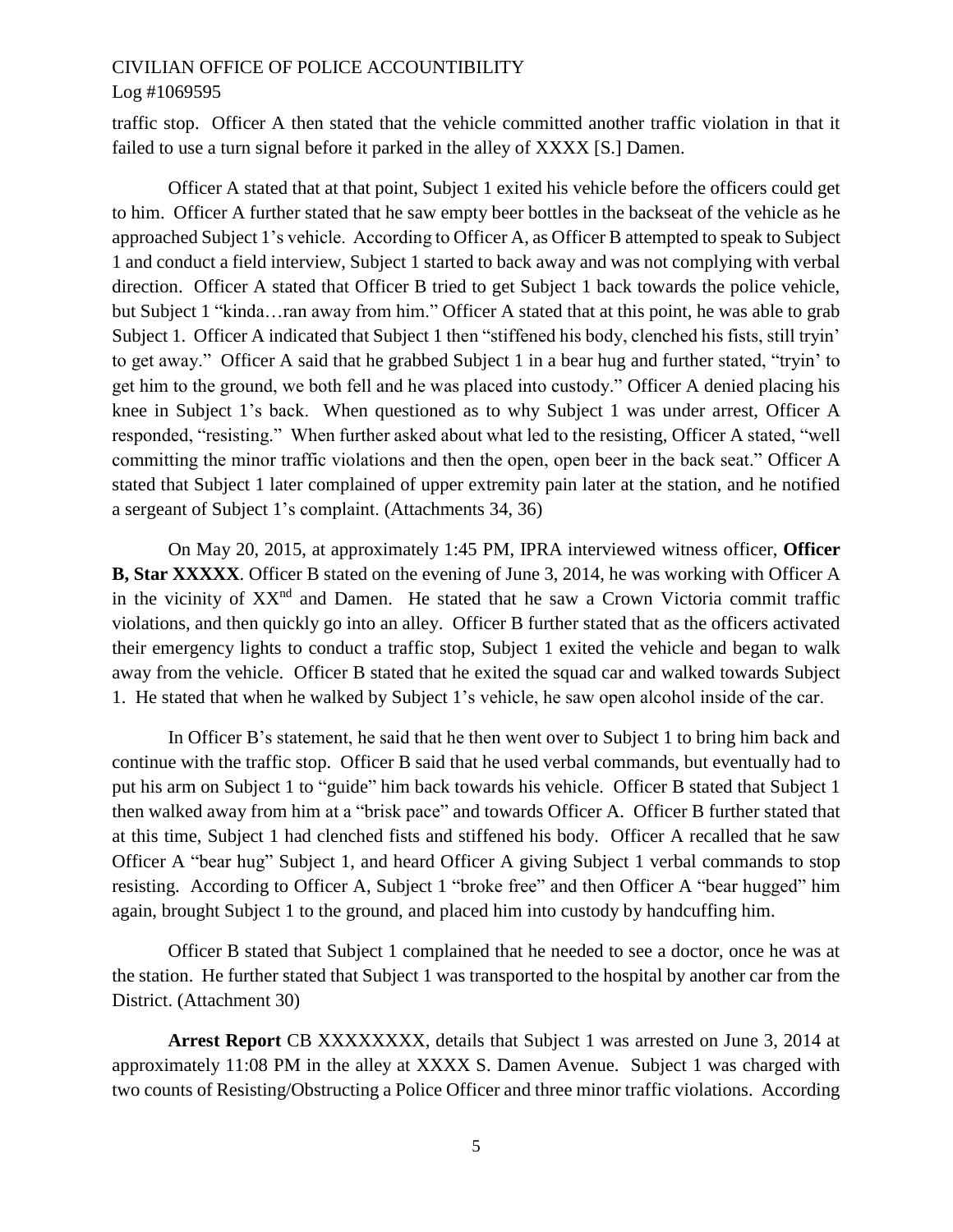to the narrative of the Arrest Report, POs A and B observed Subject 1 commit a minor traffic violation in that he did not come to a complete stop at a stop sign. It further states, the officers then completed a u-turn and observed Subject 1 commit another traffic violation in that he failed to use his turn signal. The narrative also states that the officers then saw Subject 1 park his vehicle and exit his car. According to the narrative, the officers exited their squad car and approached Subject 1 for a field interview, at which point Subject 1 tried to flee despite multiple verbal commands. The report states that Subject 1 clenched his fists, held his hands against his chest, continued to try to flee from Officer A. The Arrest Report also documents that Officer A performed an emergency takedown and cuffing procedure and Subject 1 was taken into custody and transported to the  $7<sup>th</sup>$  District.

The Watch Commander Comments in the Arrest Report document that Subject 1 was taken to Hospital and admitted for a broken collarbone, and an ET (Evidence Technician) was ordered. (Attachment 11)

**Original Case Incident Report** XXXXXXXX describes the incident involving Officer A, Officer B and Subject 1. The narrative section mirrors verbatim that of the narrative section of the Arrest Report of Subject 1. (Attachments 11 and 14)

This matter was prosecuted under XX-XXXXXXXXXX. Subject 1 was charged with resisting, transportation or possession of alcoholic liquor in a motor vehicle, failure to stop at stop sign, and failure to use a turn signal. All charges were stricken.

A **Tactical Response Report ("TRR")** completed by Officer A with respect to the arrest of Subject 1 indicates that Subject 1 was initially a passive resister in that he did not follow verbal commands and stiffened his body. In response, the TRR details that Officer A used member presence and verbal commands. Officer A documents that Subject 1 elevated to an active resister when he fled and pulled away, which Officer A met with a takedown and emergency handcuffing. In his TRR, Officer A further states that Subject 1 was an assault assailant in that Subject 1 clenched his fists. There was no interview of Subject 1, as he was being treated at Hospital. (Attachment 12)

A **Tactical Response Report ("TRR")** completed by Officer B with respect to the arrest of Subject 1 indicates that Subject 1 was initially a passive resister in that he did not follow verbal commands and stiffened his body. In response, the TRR details that Officer B used member presence and verbal commands. Officer B documents that Subject 1 elevated to an active resister when he fled and pulled away, and became an assault assailant when he flailed his arms. Officer B's TRR does not document any use of force. There was no interview of Subject 1, as he was being treated at Hospital. (Attachment 13)

Chicago Police Department **Event Query** XXXXXXXXXX indicates that on June 3, 2014, at approximately 23:07:50, Beat XXX was in the alley west of Damen. Beat XXX ran the name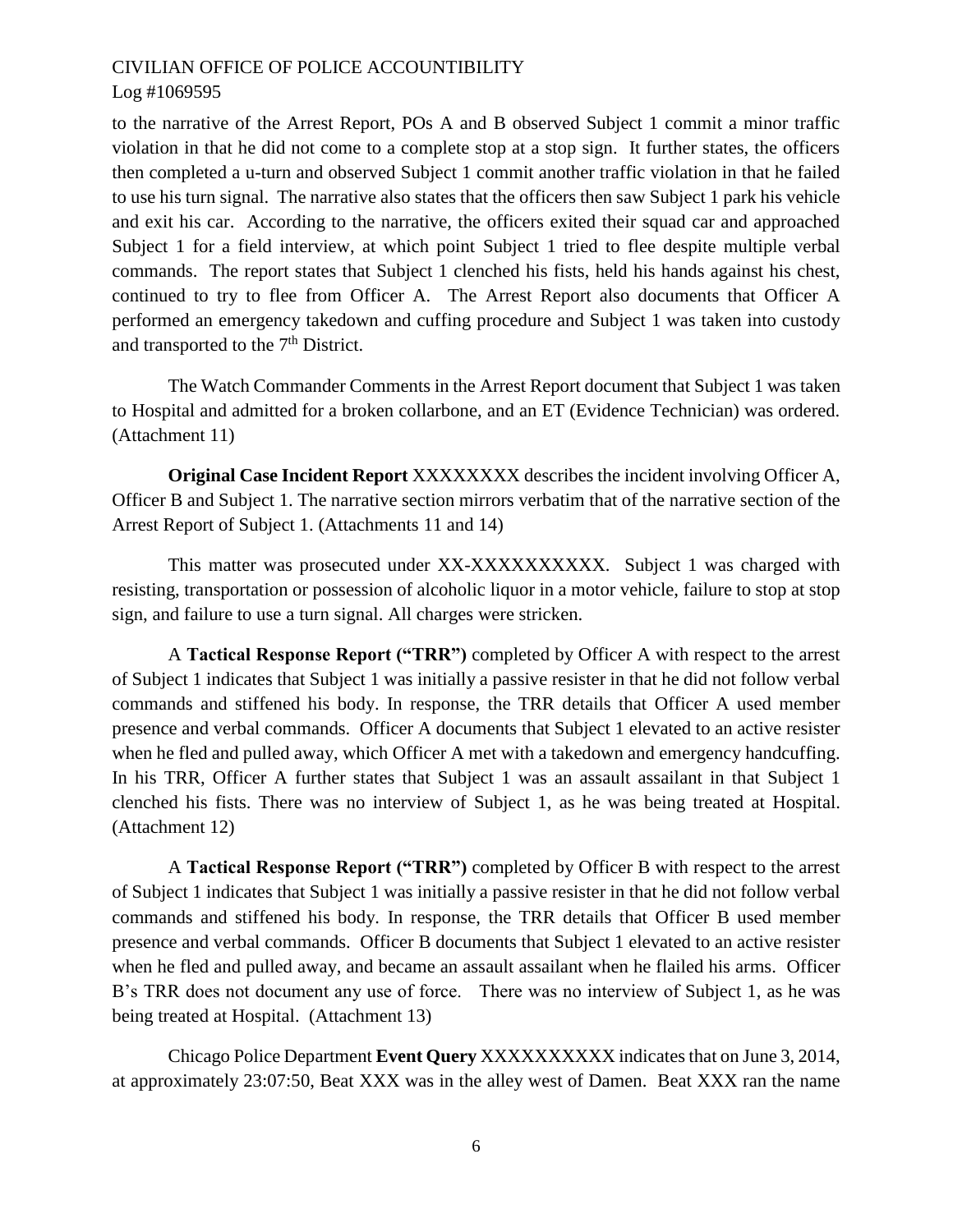of Subject 1 at approximately 23:10:06 and RD XXXXXXXX was generated at 23:54:27. (Attachment 15)

On June 5, 2014, IPRA investigators conducted a **canvass** of the area around XXXX S. Damen Avenue. IPRA was unable to find any witnesses to this incident. (Attachment 18)

No **in-camera video** from Beat XXX exists for this incident. (Attachment 19)

**Medical Records from Hospital** indicate that Subject 1 was admitted on June 4, 2014 with a clavicle fracture, fractured left ribs and a small pneumothorax. There are also notes referencing a left shoulder abrasion and left arm abrasion with redness and swelling. The chief complaint was listed as "altercation with police." (Attachment 21)

**Evidence Technician ("ET")** photos were taken at Hospital and show various photos of Subject 1 in a hospital bed. (Attachment 24)

### **ANALYSIS**

#### *The Traffic Stop of Subject 1*

Not every encounter between the police and a private citizen is a seizure. *People v. Luedemann*, 222 Ill.2d 530, 544 (2006). Courts have divided police-citizen encounters into three tiers: (1) arrests, which must be supported by probable cause; (2) brief investigative detentions, or *'Terry Stops*' which must be supported by a reasonable, articulable suspicion of criminal activity; and (3) [consensual] encounters that involve no coercion or detention and thus do not implicate fourth amendment interests." *People v. Fields*, 2014 IL App (1st) 130209 (2014) *quoting People v. Luedemann*, 222 Ill.2d at 544.

A traffic stop is more analogous to a *Terry stop* than a formal arrest and, as a result, is generally analyzed under *Terry* principles. *People v. Daniel*, 2013 Il App (1st) 111876 (2013). A *Terry* analysis involves two steps: first, whether the officer's action was justified at its inception and, second, whether it was reasonably related in scope to the circumstances that justified the interference in the first place. An officer may initiate a traffic stop based on the observation of minor traffic infractions. The seizure for the traffic violation justifies a police investigation into the observed violation. *Rodriguez v. United States*, 135 S.Ct. 1609, 1614 (2015). Without more, the stop can only last as long as it is reasonably necessary to complete the purpose of the stop. A traffic stop is not a consensual encounter and the individual must remain until the stop is concluded.

In this instance, Subject 1 stated that he parked and exited the vehicle before Officers B and A arrived. After about thirty seconds, the officers pulled into the alley and exited the vehicle. According to Subject 1, one of the officers "told me to come here." When asked why, one of the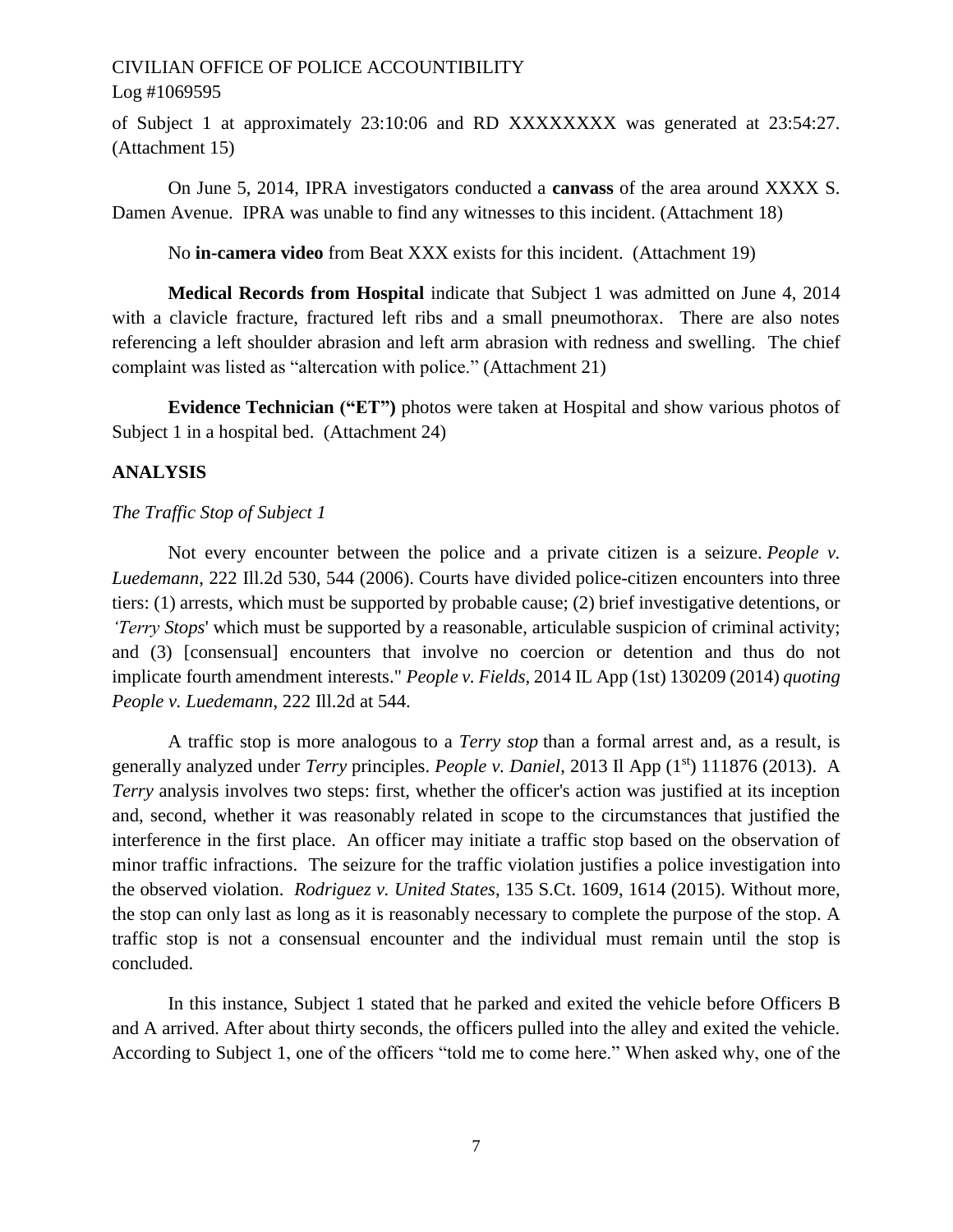officers told Subject 1 that he "didn't use a turn signal" and either ran a stoplight or a stop sign.<sup>2</sup> Upon request, Subject 1 gave his license to Officer A who then returned to the squad car. According to Subject 1, the officer was "writing his information" while he remained by his vehicle. Subject 1 admitted to not using his turn signal.

According to Officer B, he and his partner observed Subject 1 fail to use a turn signal and stop at a stop sign. At that point, they followed the vehicle into the alley. Based on Officer B's statement, it seems Subject 1 turned into the alley before he and his partner "initiated our emergency lights and equipment to conduct a traffic stop" and had already exited the vehicle. While Officer B was by the vehicle, he observed the alcohol in the car. Similarly, Officer A stated that he observed Subject 1 commit the traffic violations and when he and his partner "were tryin' to conduct the traffic stop he [Subject 1] exited his vehicle before we were able to get to the car."

It is clear from the evidence that Officers B and A initiated a traffic stop of Subject 1. When the officers approached, Subject 1 was told the specific reason for the stop and then was asked for his license. At this point, Subject 1 was seized for purposes of conducting the stop. Further, there is no dispute that the police officers' initial stop of Subject 1 vehicle was lawful because the officers observed Subject 1 commit two traffic violations. *See People v. Gonzalez*, 184 Ill. 2d 402, 413 (1998) (finding that the stop of a vehicle was valid where the police officer observed a traffic violation).

# *The Arrest of Subject 1*

l

When an individual is restrained during a lawful traffic stop, it does not, without more, mean that the investigatory stop was transformed into a formal arrest. *People v.* Bujdud, 177 Ill.App.3d 396 (1st Dist. 1988). However, if an officer has the right to detain an individual pursuant to a traffic violation and the individual attempts to walk away from a traffic stop and does not comply with the officer's requests, the officer has probable cause to arrest. *People v. Brannon*  2013 IL App (2d) 111084 (2013); *People v, Johnson*, 408 Ill.App.3d 107, 119-120 (1st Dist. 2010) (holding that if an individual is detained during a valid *Terry stop* and attempts to flee, police have probable cause to arrest for obstruction<sup>3</sup>).

It is unclear from the evidence when exactly Subject 1 began to walk away from Officers A and B. According to Subject 1, he "tried to run away" when one of the officers told him he was going to search the vehicle and either attempted to put Subject 1's hands behind his back or told him to put his hands behind his back. At that point, Subject 1 stated that he pulled his hands away and moved away.

 $2<sup>2</sup>$  It is unclear, based on Subject 1's statement, what officer informed him of the purpose of the stop.

<sup>&</sup>lt;sup>3</sup> A person who knowingly resists or obstructs the performance by one known to the person to be a peace officer, firefighter, or correctional institution employee of any authorized act within his or her official capacity commits a Class A misdemeanor. 720 ILCS 5/31-1.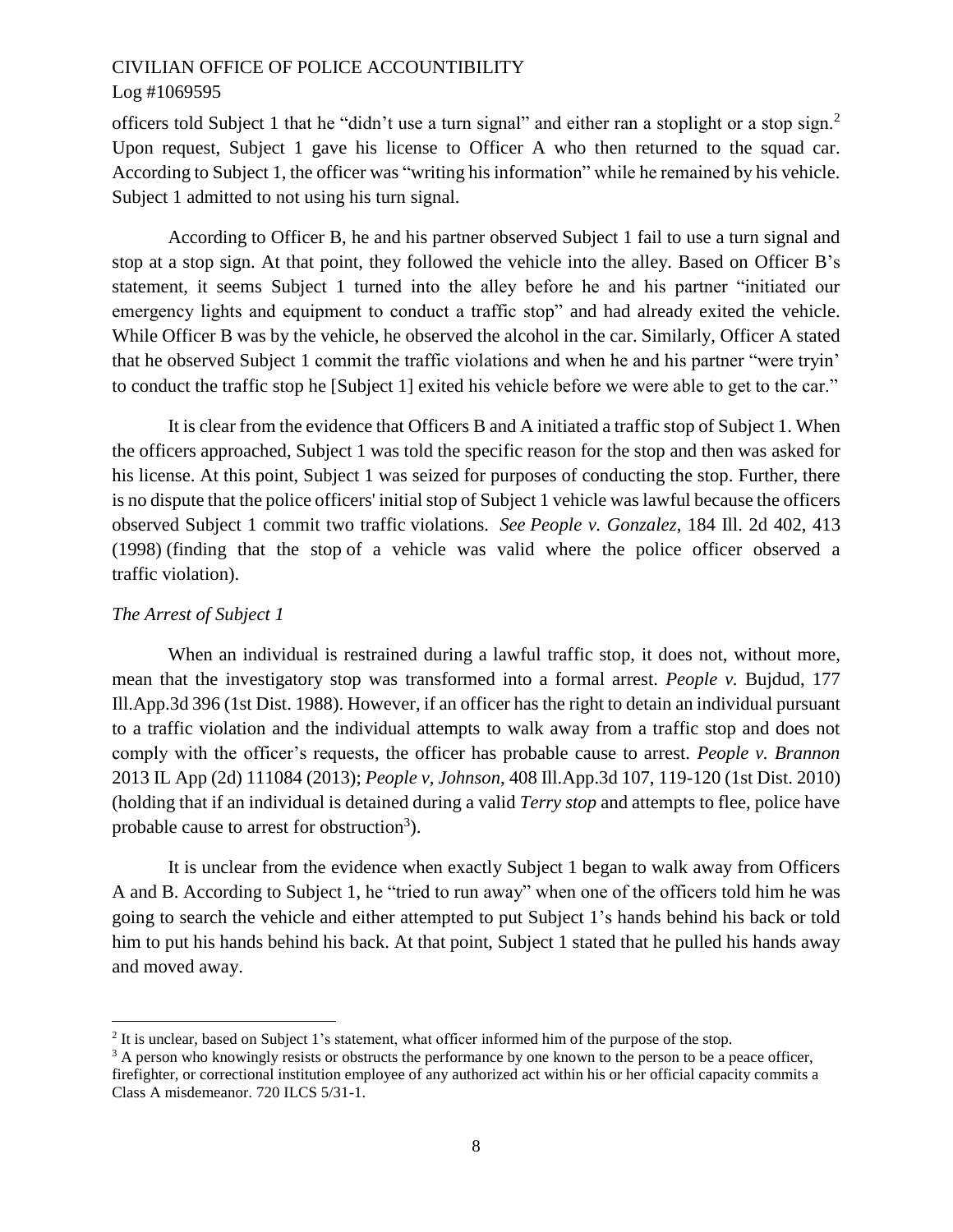However, Officer A and B both stated that Subject 1 was non-cooperative from the beginning of the stop. Officer B stated that he had to guide Subject 1 back to his car so he and his partner could continue with the traffic stop. Subject 1 again walked away from Officer B at which point Officer A attempted to "bear hug" Subject 1. Officer A stated that Subject 1 tried to back way and did not comply with direction during the stop. Officer A stated that Subject 1 "ran away" from Officer B. When Subject 1 ran away from Officer B, Officer A attempted to get a hold of Subject 1 by grabbing him. Subject 1 moved away from Officer A a second time which prompted Officer A to grab Subject 1 again.

As a preliminary matter, if the officers attempted to handcuff Subject 1 for the duration of the traffic stop it does mean the stop had turned into an arrest. Whether handcuffing Subject 1 during the stop was proper depended on the circumstances facing the officers. There are insufficient facts in the record to clarify whether the officers attempted to handcuff Subject 1 before proceeding with the traffic stop and if so, why the officers felt the totality of the circumstances justified handcuffing Subject 1.

It is more likely than not that Subject 1 refused to cooperate with the traffic stop. It is entirely possible that Subject 1 did not understand the purpose of the stop, which may have been exacerbated by the officers attempts to handcuff him. Officer B's statement indicated that Subject 1 was confused about why he was being stopped and stated that Subject 1 "felt maybe the traffic laws didn't apply to him once he exits his vehicle." Similarly, Subject 1 admitted that he refused to put his hands behind his back because he "wasn't even in the vehicle." However, because Subject 1 was legally stopped, any attempt to leave the scene or avoid the officers was appropriately characterized as resisting or obstructing and probable cause existed to arrest Subject 1. 4

#### *Use of Force Options*

l

At the time of this incident, the directive General Order 03-02-01 controlled the various level of force options and the appropriate level of force a Department member may use when interacting with a subject.<sup>5</sup> The directive outlined the level of force options appropriate based on whether the subject was cooperative, resistive, or an assailant. A resister is an individual who is uncooperative and is further divided into two categories: passive and active. A passive resister fails to comply with verbal commands or other directions but fails to comply by *non-movement*. An active resister is an individual whose physical actions are an attempt to avoid physical control or evade arrest. Examples of this type of resistance include evasive "movements of the arm" through "flailing arms, to fully flight by running." When an individual is an active resister, a department

<sup>4</sup> Officer B stated that he attempted to place Subject 1 under arrest for the traffic violations and the open alcohol container when Subject 1 began to resist. Per statute, the traffic violations and the open container offense are not jailable offenses. However, a warrantless arrest for a minor offense, one does not carry jail time, is not per se "unreasonable" under the Fourth Amendment. *Atwater v. Lago Vista*, 532 U.S. 318 (2001).

<sup>5</sup> General Order 03-02-02 was in effect from May 16, 2012 till March 11, 2015.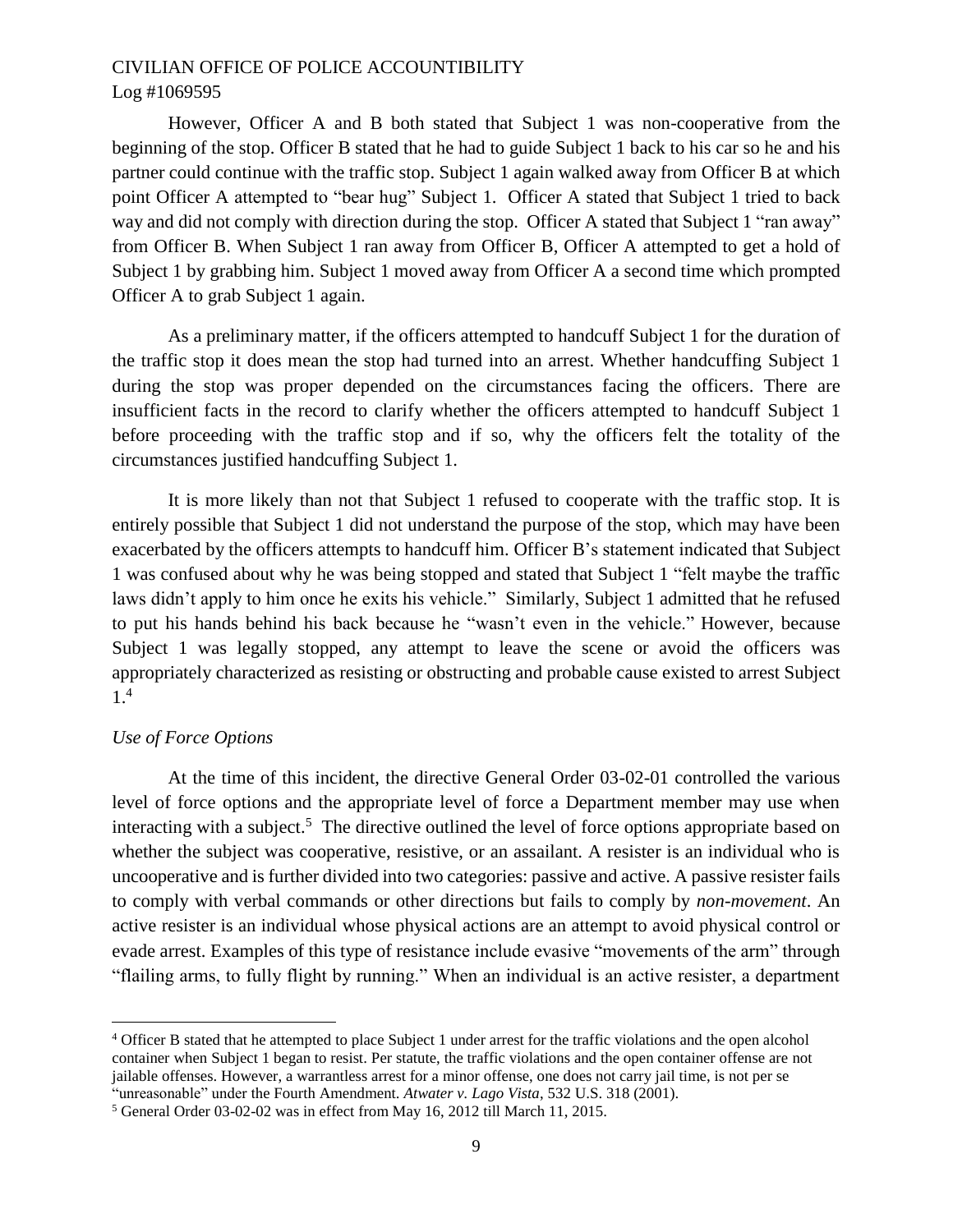member may use a variety of methods to bring an active resister under control, such as "stunning."<sup>6</sup> This allows a department member to use diffused pressure striking or slapping in attempt to increase control over the individual by interfering with the individual's ability to resist.

In this instance, it is appropriate to characterize Subject 1 as an active resister. By his own admission, Subject 1 attempted to walk or run away from the officers and attempted to pull his hands away from the officers. However, the record is inconsistent regarding the type of force used against Subject 1. According to Subject 1, he was thrown down to the ground and someone placed a knee in his back while handcuffing him. Subject 1 believed that both officers grabbed him and threw him to the ground while only one officer placed a knee in his back. Officer B stated that Officer A, to keep Subject 1 from leaving the scene, grabbed a hold of Subject 1 in a "bear hug," which resulted in both men falling to the ground. Officer A stated that he had to grab Subject 1 twice and described Subject 1 as actively stiffening his body. When Officer A grabbed Subject 1 the second time, Officer A described Subject 1 as continuing to struggle and that they both fell on the ground. It is unclear from the record whether Officer A fell on top of Subject 1. In addition, both officers deny that either placed a knee into Subject 1's back. According to Officer A, Subject 1 actively refused to be handcuffed after being brought to the ground.

Because Subject 1 was an active resister, it was appropriate for Officer A to attempt to gain control of him. While not specifically outlined in the general order, grabbing or "bear hugging" is more likely than not an appropriate use of force as contemplated by the general order, because the order allows for more intrusive means to gain control of an active resister.

#### **CONCLUSION**

 $\overline{a}$ 

COPA recommends that **Allegation 1** against **Officer A #XXXX** for throwing Subject 1 to the ground, causing injury to be **Not Sustained**. Determining whether the force used to effect a particular seizure is "reasonable" requires balancing the nature and quality of the intrusion on the individual's Fourth Amendment interests against the importance of the governmental interest alleged to justify the intrusion. Such an analysis is inherently fact-dependent and requires consideration of multiple factors. The witness accounts are inconsistent regarding whether Subject 1 was thrown to the ground or if Subject 1 was brought to the ground during Officer A's struggle to gain control of him. Further, Subject 1's injuries could be consistent with Officer A's account that he and Subject 1 fell to the ground after Officer A grabbed ahold of him. In this instance, there is not enough evidence in the record to prove or disprove this allegation.

COPA recommends that **Allegation 2** against **Officer A #XXXX** for placing a knee on Subject 1's back while placing him in handcuffs to be **Not Sustained**. Officer A denied putting his knee into Subject 1's back. In addition, Officer A described Subject 1 as an active resister even after Subject 1 was on the ground. As a result, additional force may have been reasonable to secure

<sup>&</sup>lt;sup>6</sup> The General Order also allows for other measures, such as OC spray or Taser deployment, which were not utilized in this instance.